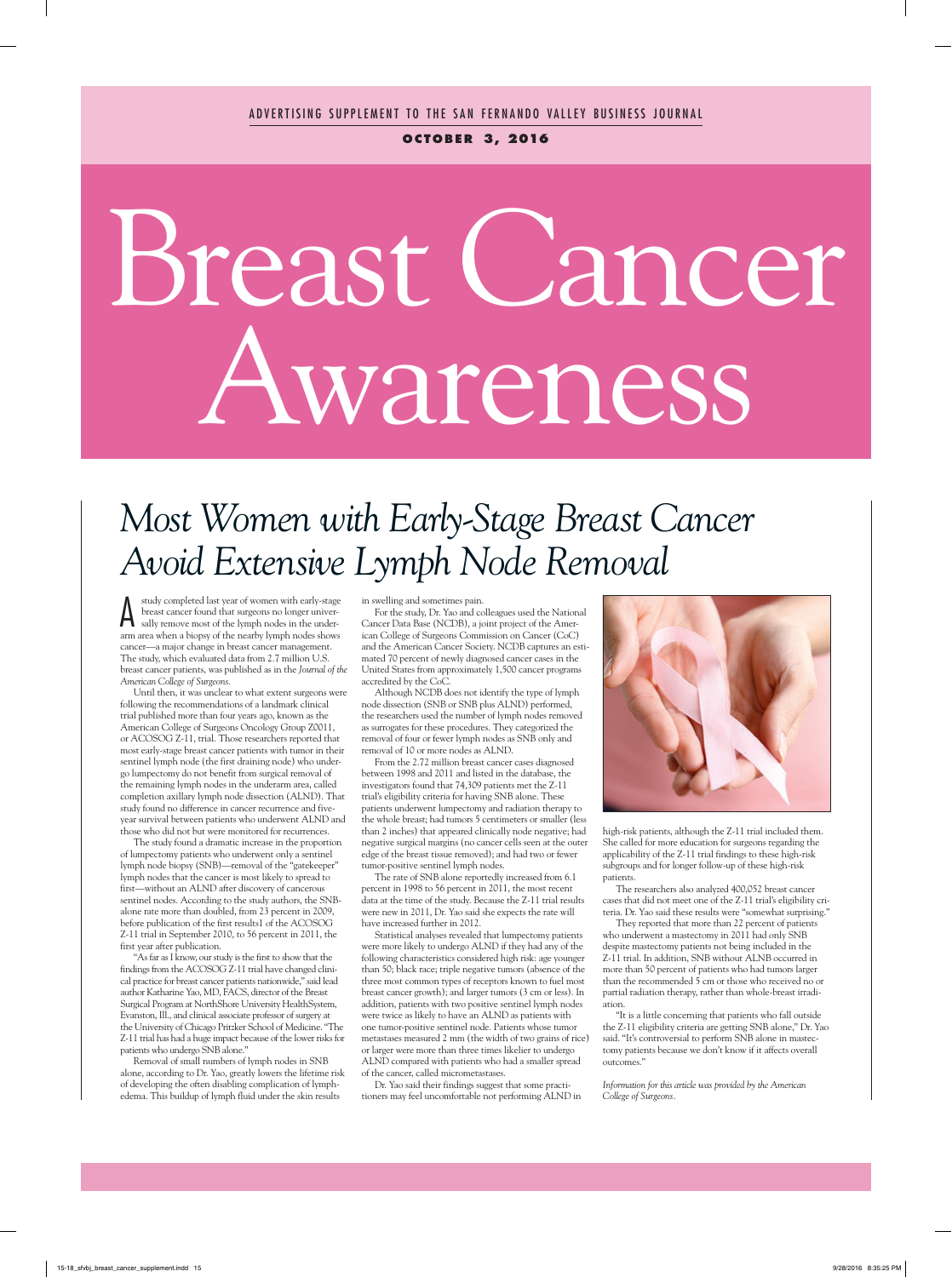#### BREAST CANCER AWARENESS

### *NCI Launches Largest-Ever Study of Breast Cancer Genetics in Black Women*

The largest study ever to investigate how<br>genetic and biological factors contribute<br>to breast cancer risk among black women<br>launched today. This collaborative research he largest study ever to investigate how genetic and biological factors contribute to breast cancer risk among black women project will identify genetic factors that may underlie breast cancer disparities. The effort is funded by the National Cancer Institute (NCI), part of the National Institutes of Health.

The Breast Cancer Genetic Study in African-Ancestry Populations initiative does not involve new patient enrollment but builds on years of research cooperation among investigators who are part of the African-American Breast Cancer Consortium, the African-American Breast Cancer Epidemiology and Risk (AMBER) Consortium, and the NCI Cohort Consortium. These investigators, who come from many different institutions, will share biospecimens, data, and resources from 18 previous studies, resulting in a study population of 20,000 black women with breast cancer.

"This effort is about making sure that all Americans – no matter their background – reap the same benefits from the promising advances of precision medicine. The exciting new approaches to cancer prevention, diagnosis, and treatment ring hollow unless we can effectively narrow the gap of cancer disparities, and this new research initiative will help us do that," said Douglas R. Lowy, M.D., acting director of NCI. "I'm hopeful about where this new research can take us, not only in addressing the unique breast cancer profiles of African-American women, but also in learning more about the origin of cancer disparities."

Survival rates for women with breast cancer have been steadily improving over the past several decades. However, these improvements have not been shared equally; black women are more likely to die of their disease. Perhaps of most concern is that black women are more likely than white women to be diagnosed with aggressive subtypes of breast cancer. The rate of triple-negative breast cancer, an aggressive subtype, is twice as high in black women as compared to white women.

The exact reasons for these persistent disparities are unclear, although studies suggest that they are the result of a complex interplay of genetic, environmental, and societal factors, including access to health care. Large studies are needed to comprehensively examine these factors, and NCI is supporting several such efforts.

As part of the study, the genomes of 20,000 black women with breast cancer will be compared with those of 20,000 black women who do not have breast cancer. The genomes will also be compared to those of white women who have breast cancer. The project will investigate inherited genetic variations that are associated with breast cancer risk in black women compared to white women. In addition, researchers will examine gene expression in breast cancer tumor samples to investigate the genetic pathways that are involved in tumor development.

"This \$12 million grant—in combination

with previous investments—should help advance our understanding of the social and biological causes that lead to disparities in cancer among underserved populations," said Robert Croyle, Ph.D., director of NCI's Division of Cancer Control and Population Sciences (DCCPS), which is administering the grant. "A better understanding of the genetic contributions to differences in breast cancer diagnoses and outcomes among African-Americans may lead to better treatments and better approaches to cancer prevention."

"A number of studies have suggested that genetic factors may influence breast cancer disparities, so we're hopeful that this project can help to shed further light on this matter." said Damali Martin, Ph.D., program director for the DCCPS Genomic Epidemiology Branch. Dr. Martin's office is working directly with the grant recipients as well as the consortia groups that have been researching black women and breast cancer.

The grant has been awarded to Wei Zheng, M.D., Ph.D., of Vanderbilt University, Nashville, Tennesee; Christopher Haiman, Sc.D., of the University of Southern California, Los Angeles; and Julie Palmer, Sc.D., of Boston University. Additionally, minority scientists from various institutions, including from one Historically Black College and University medical school, are playing an important role in this study, and they have been involved in previous research that this study builds upon. For example, the Southern Community Cohort Study,

a contributing study for this grant, represents a 15-year partnership between Vanderbilt and historically black Meharry Medical College in Nashville, Tennessee. In addition, this grant will provide training opportunities for scientists from minority populations.

Support for ongoing research in this area represents NCI's continued commitment to fund a comprehensive portfolio of research aimed at reducing cancer risk, incidence, and mortality, as well as improving quality of life for cancer survivors across all demographic groups.

*The National Cancer Institute leads the National Cancer Program and the NIH's efforts to dramatically reduce the prevalence of cancer and improve the lives of cancer patients and their families, through research into prevention and cancer biology, the development of new interventions, and the training and mentoring of new researchers. For more information about cancer, please visit the NCI website at www.cancer.gov or call NCI›s Cancer Information Service at 1-800-4-CANCER.*

*About the National Institutes of Health (NIH): NIH, the nation's medical research agency, includes 27 Institutes and Centers and is a component of the U.S. Department of Health and Human Services. NIH is the primary federal agency conducting and supporting basic, clinical, and translational medical research, and is investigating the causes, treatments, and cures for both common and rare diseases. For more information about NIH and its programs, visit www.nih.gov.*

## *Study Shows Association Between Breastfeeding and Reduced Risk of Breast Cancer*

A large international study shows that breast-<br>feeding is associated with a lower risk of<br>developing an aggressive form of breast can-<br>can called being an aggressive form in This pow large international study shows that breastfeeding is associated with a lower risk of cer called hormone-receptor negative. This new combined evidence shows the risk was reduced by up to 20% in women who breastfed. Published in Annals of Oncology, this breastfeeding meta-analysis is a collaboration between Breastcancer.org; Icahn School of Medicine at Mount Sinai; Washington University, St. Louis; and the American Cancer Society.

Hormone-receptor-negative (HRN) breast cancers are more likely to be aggressive and life-threatening. This subtype is more commonly diagnosed in women under age 50. Women of African American or Sub-Saharan African descent are more likely to be diagnosed with HRN breast cancers, as are women with the BRCA1 gene mutation. Other factors may put these women at even higher risk for developing HRN breast cancer, including obesity and multiple early pregnancies. Furthermore, women with these multiple risk factors are least likely to breastfeed.

In the United States, HRN breast cancers represent about 20% of all breast cancers. This subtype of breast cancer has no receptors for the hormones estrogen or progesterone; about twothirds of these HRN cancers also have no receptors for HER2 (human epidermal growth factor receptor 2). Breast cancers with no receptors for estrogen, progesterone, or HER2 are called triple negative (TN).

HRN and TN breast cancer are more often

deadly because they tend to be diagnosed at later stages, respond to fewer treatment options, and are less likely to be cured by current therapies. In the absence of the receptors for estrogen, progesterone, and HER2, medicines that target these receptors—such as tamoxifen, aromatase inhibitors, Herceptin, and Perjeta are ineffective and thus have no role in treating these patients.

"Further evidence to support the long-term protection of breastfeeding against the most aggressive subtypes of breast cancer is very encouraging and actionable," said Marisa Weiss, M.D., president and founder, Breastcancer.org, and director of breast health outreach, Lankenau Medical Center. "Breastfeeding is a relative-

An updated US Preventive Services Task Force (USPSTF) recommendation has once again confirmed the value of screening mammography, concluding that the benefit of mammography outweighs the harms of screening in all age groups from age 40 through ages 74. It emphasizes that women and clinicians providing primary care to women both need to understand the benefits and harms of screening. Compared to the initial draft recommendation, the USPSTF now places greater emphasis on the importance of making a personal, informed decision about when to start screening. The new language adds greater clarity regarding the higher risk of developing breast cancer in the late 40's compared to the early 40's and endorses a woman starting

ly accessible, low-cost, short-term strategy that yields long-lasting natural protection."

This work highlights the need for more public health strategies that directly inform women and girls about the maternal (and fetal) benefits of breastfeeding before and during a woman's child-bearing years. It's also important for these women to have the message reinforced by their healthcare professionals.

It's critical to remove the barriers to breastfeeding at home, in the community and in the workplace. "All approaches will be necessary in order to protect the most women against the devastation of breast cancer over their lifetimes," said Farhad Islami, M.D., Ph.D., director of interventions, Surveillance and Health Services Research, American Cancer Society.

"Pregnant women and young mothers are highly receptive and motivated to make healthy choices. We need to encourage women who are able to breastfeed to do so for their breast health, in addition to the health of their children," said Paolo Boffetta, M.D., associate director for population sciences at the Tisch Cancer Institute at the Icahn School of Medicine at Mount Sinai. "Further prospective research will be necessary to further understand the full impact of breastfeeding duration and its effect on other subtypes."

*Information for this article was provided by Breastcancer.org.*

to screen any time in that decade if she believes screening is right for her.

**TASK FORCE CONFIRMS THE VALUE OF SCREENING MAMMOGRAPHY**

The ACS guideline and the USPSTF recommendation statement include similar recommendations, but there are a few areas of important differences, including the age by which all women should have started screening, the frequency of screening mammography, and at what age screening should stop.

While differences exist between recommendations from the USPSTF, the ACS and other organizations, each confirms the importance and value of regular screening mammography. Our nation has a vital opportunity to further reduce mortality from breast cancer by reducing barriers to screening for all women, and in particular to improve access to high quality

mammography to the more than one-third of women who are not being regularly screened.

The Affordable Care Act tied health insurance coverage policies to USPSTF guidelines. However, recent action in Congress placed a two-year moratorium on this breast cancer screening guideline. While insurance coverage for women who choose to have mammography in their 40s should not be interrupted in the next two years, concern remains about the implications of this updated guideline on insurance coverage decisions in the future.

*Information for this article was provided by the American Cancer Society.*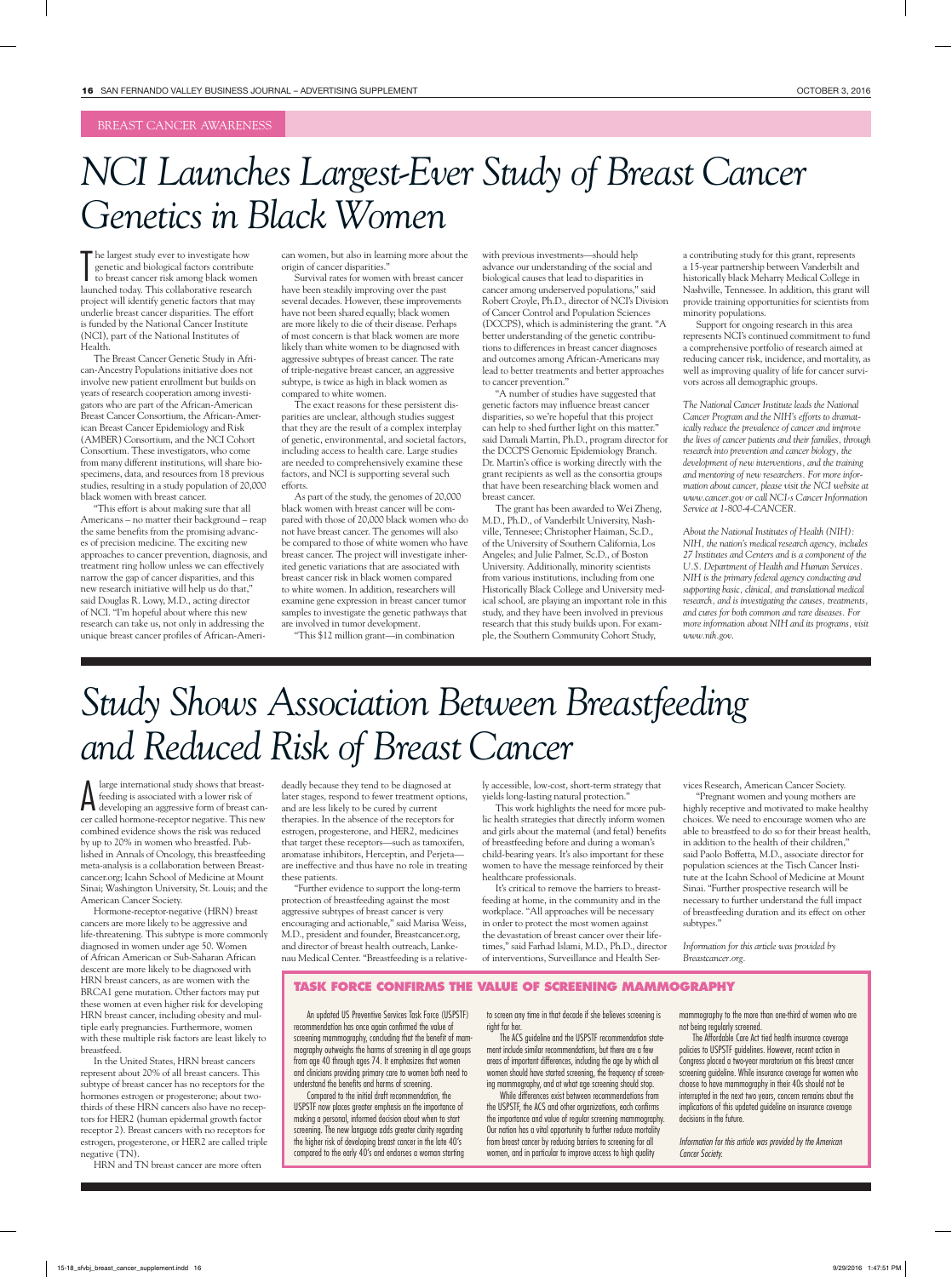The  $C$  -community of  $B$ usiness. The  $C$  -community of  $B$ usiness.  $\mathbb{R}^n$ 

# *Cancer Survivors: A Growing Population*

There were more than 15.5 million Americans with a history of cancer as of Januar 1, 2016, a number that is projected to reach more than 20 million by 2026. That's here were more than 15.5 million Americans with a history of cancer as of January 1, 2016, a number that is projected to according to Cancer Treatment and Survivorship Statistics, 2016, published in *CA: A Cancer Journal for Clinicians*, a peer-reviewed journal of the American Cancer Society, and its companion publication for consumers, *Cancer Treatment & Survivorship Facts & Figures, 2016-2017*. The report was released ahead of National Cancer Survivors Day, Sunday June 5, 2016.

Although overall cancer incidence rates are declining in men and stable in women, the number of cancer survivors continues to increase in the United States because of a growing and aging population, as well as increases in cancer survival because of advances in early detection and treatment.

The report is produced every two years in collaboration with the National Cancer Institute to estimate the numbers of current and future cancer survivors to help the public health community better serve this unique population, many of whom cope with longterm physical effects of treatment as well as psychological and socioeconomic sequelae.

The three most prevalent cancers in 2016 are prostate (3,306,760), colorectal (724,690), and melanoma (614,460) among men and breast (3,560,570), uterine corpus (757,190), and colorectal (727,350) among women. The distribution of prevalent cancers (the number of previously diagnosed cancers among people who are alive) differs from incident cancers (the number of newly diagnosed cancers).



For example, lung cancer is the second most commonly diagnosed cancer in men, but ranks eighth in prevalence, largely because of poor survival.

One-third of survivors in the U.S. today were diagnosed less than five years ago and more than one-half (56%) were diagnosed within the past 10 years. Nearly half (47%) are

age 70 years or older, although age distribution varies by cancer type. For example, the majority of prostate cancer survivors (64%) are age 70 years or older, compared to just one in three (37%) melanoma survivors. The report estimates that there are 65,190 cancer survivors aged 14 and under and 47,180 aged 15 to 19 years in the United States.

In the article, the term "cancer survivor" is used to describe a person who has a history of cancer, from the time of diagnosis through the remainder of his or her life. It includes patients currently undergoing treatment and those who may have become cancer-free. It is important to note that not all people with a history of cancer identify with the term "cancer survivor."

"People with a history of cancer have unique medical and psychosocial needs that require proactive assessment and management by primary care providers," write the authors. "Although there are a growing number of tools that can assist patients, caregivers, and clinicians in navigating the various phases of cancer survivorship, further evidence-based resources are needed to optimize care."

cancer care is needed and points to ongoing<br>efforts by the American College of Surgeons, The report says identification of the best<br>practices for delivering quality posttreatment The report says identification of the best cancer care is needed and points to ongoing the Alliance for Quality Psychosocial Cancer Care, and the American Cancer Society (ACS). The ACS has begun to produce guidelines to assist primary care and other clinicians in the provision of care for people with a history of cancer.

*For more information, visit cancer.org.* 

# $\sum_{i=1}^{\text{min}}$ **durine.**<br>On the go. ubscribers can now see the entire print edition of In print. Online. On the go.

Subscribers can now see the entire print edition of the San Fernando Valley Business Journal on any tablet or computer. In addition, sfvbj.com is regularly updated with the latest in San Fernando Valley's business news. Sign up to get free daily email newsletters. **www.sfvbj.com**



**SAN FERNANDO VALLEY BUSINESS JOURNAL**